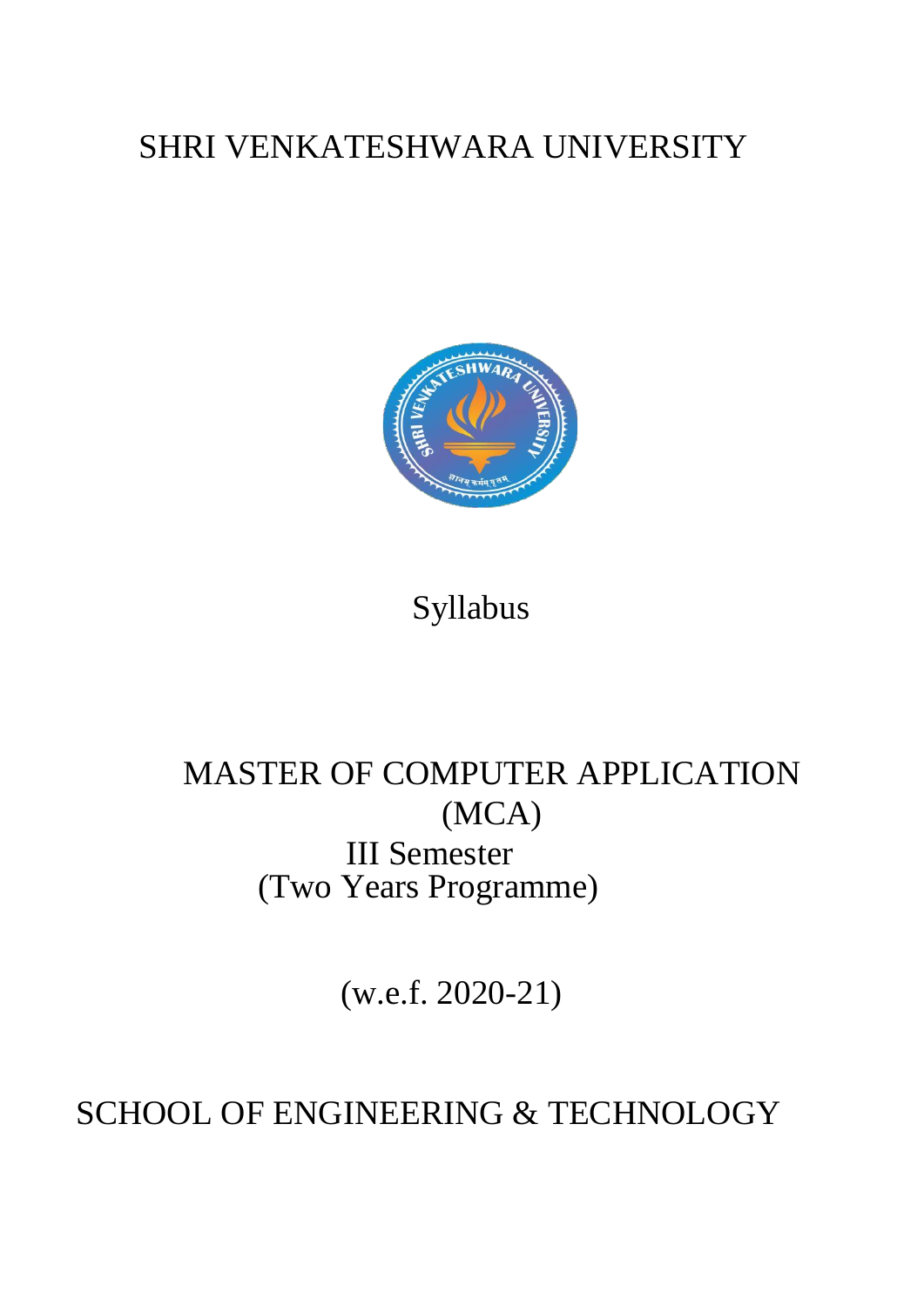# SEMESTER- III MCA

| S1             |                 | Subject                                |                  | Periods          |                  |                |              | <b>Evaluation Scheme</b> |              |    | <b>End Semester</b> |     |                |
|----------------|-----------------|----------------------------------------|------------------|------------------|------------------|----------------|--------------|--------------------------|--------------|----|---------------------|-----|----------------|
| $\bullet$      | Subject         |                                        | $\overline{L}$   | $\overline{T}$   | $\overline{P}$   | $\overline{C}$ | T            | To                       | $\mathbf{P}$ | TE | $\mathbf{P}$        | To  | Credit         |
| $\mathbf N$    | Codes           |                                        |                  |                  |                  |                |              | t                        |              |    |                     | t   |                |
| 0.             |                 |                                        |                  |                  |                  | $\mathbf T$    | $\mathbf{A}$ | al                       | S            |    | E                   | al  |                |
| $\mathbf{1}$   | $SMC -$<br>301  | <b>Android App</b><br>Development      | 3                | $\boldsymbol{0}$ | $\boldsymbol{0}$ | 20             | 10           | 30                       |              | 70 |                     | 100 | 3              |
|                | <b>SMC -302</b> | Artificial<br>Intelligence             | 3                | $\boldsymbol{0}$ | $\boldsymbol{0}$ | 20             | 10           | 30                       |              | 70 |                     | 100 | 3              |
| 3              | <b>SMC -303</b> | Design $&$<br>Analysis of<br>Algorithm | 3                | $\boldsymbol{0}$ | $\boldsymbol{0}$ | 20             | 10           | 30                       |              | 70 |                     | 100 | 3              |
| $\overline{4}$ | <b>SMC-312</b>  | Web Security                           | 3                | $\boldsymbol{0}$ | $\boldsymbol{0}$ | 20             | 10           | 30                       |              | 70 |                     | 100 | 3              |
| 5              | <b>SMC-321</b>  | Digital<br>Marketing                   | 3                | $\overline{0}$   | $\overline{0}$   | 20             | 10           | 30                       |              | 70 |                     | 100 | 3              |
| $\overline{6}$ | <b>SMC-012</b>  | Web Security<br><b>LAB</b>             | $\boldsymbol{0}$ | $\boldsymbol{0}$ | $\overline{4}$   |                |              |                          | 25           |    | 25                  | 50  | $\overline{2}$ |
| 7              | <b>SMC-021</b>  | <b>Digital Marketing</b><br><b>LAB</b> | $\overline{0}$   | $\overline{0}$   | $\overline{4}$   |                |              |                          | 25           |    | 25                  | 50  | $\overline{2}$ |
| 8              | <b>SMC -311</b> | Python<br>Programming<br>LAB           | $\overline{0}$   | $\overline{0}$   | 4                |                |              |                          | 25           |    | 25                  | 50  | 2              |
|                | <b>SMC-331</b>  | Project phase -I                       | $\overline{0}$   | $\overline{0}$   | $\overline{6}$   |                |              |                          | 50           |    | 50                  | 100 | 3              |
|                |                 |                                        |                  |                  |                  |                |              |                          |              |    |                     | 750 | 24             |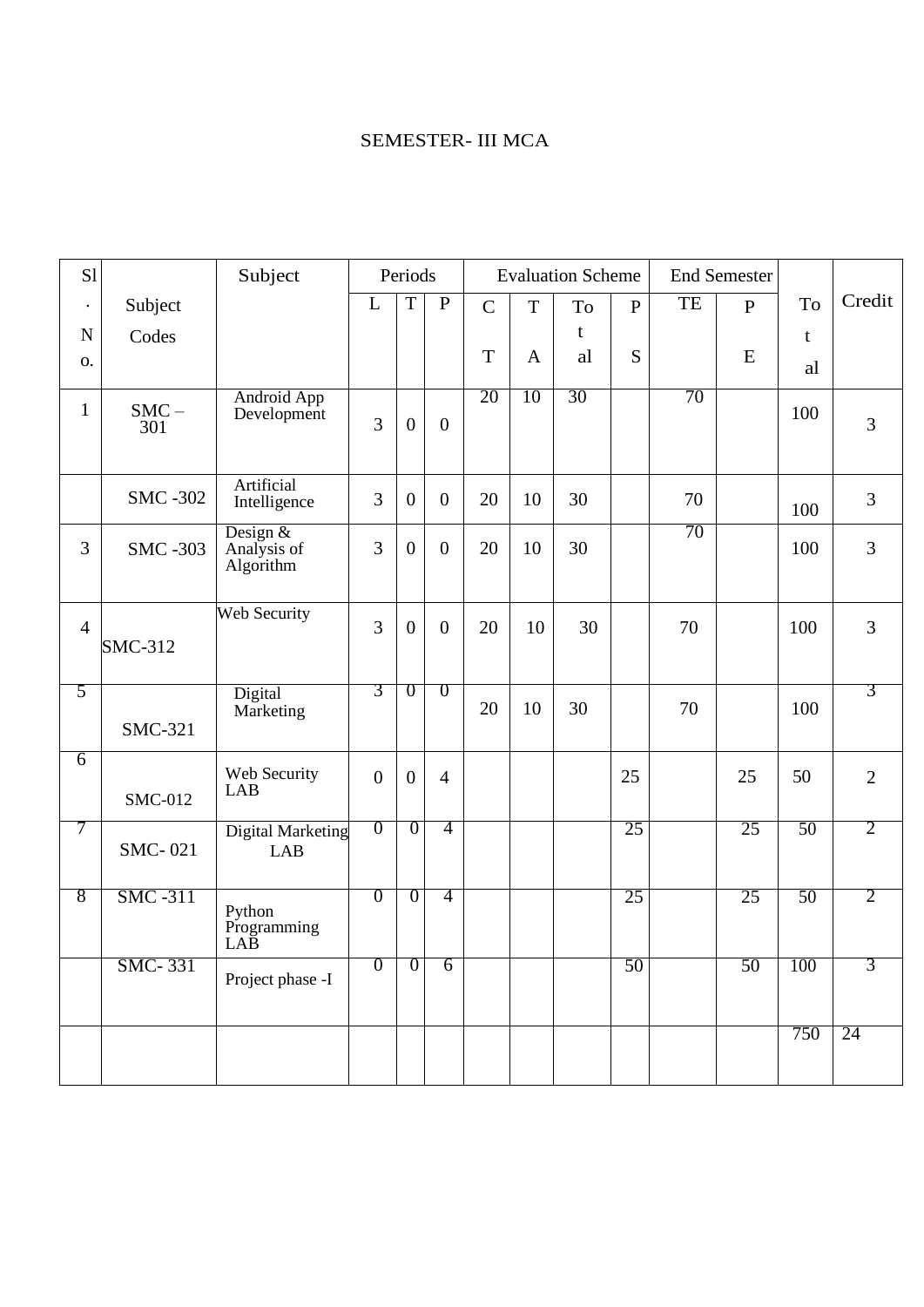## Elective-I

|                | SMC-311 Data analysis and handling      |
|----------------|-----------------------------------------|
|                | SMC-312Web Security                     |
|                | SMC-313 Security Threats and Trends     |
|                | SMC-314 Cloud Security & Management     |
|                | SMC-315 Machine learning                |
| Elective-I LAB |                                         |
|                | SMC-011 Data analysis and handling LAB  |
|                | SMC-012Web Security LAB                 |
|                | SMC-013 Security Threats and Trends LAB |
|                | SMC-014 Cloud Security & Management LAB |
|                | SMC-015 Machine learning LAB            |

#### Elective-II

|                 | SMC-321 Digital Marketing                         |
|-----------------|---------------------------------------------------|
|                 | SMC-322 Ethical Hacking                           |
|                 | SMC-323 Data Mining and Business Intelligence     |
|                 | SMC-324Block chain Technology                     |
|                 | SMC-325 Enterprise Resource Planning              |
| Elective-II LAB |                                                   |
|                 | SMC-021 Digital Marketing LAB                     |
|                 | SMC-022 Ethical Hacking LAB                       |
|                 | SMC-023 Data Mining and Business Intelligence LAB |
|                 | SMC-024Block chain Technology LAB                 |
|                 | SMC-025 Enterprise Resource Planning LAB          |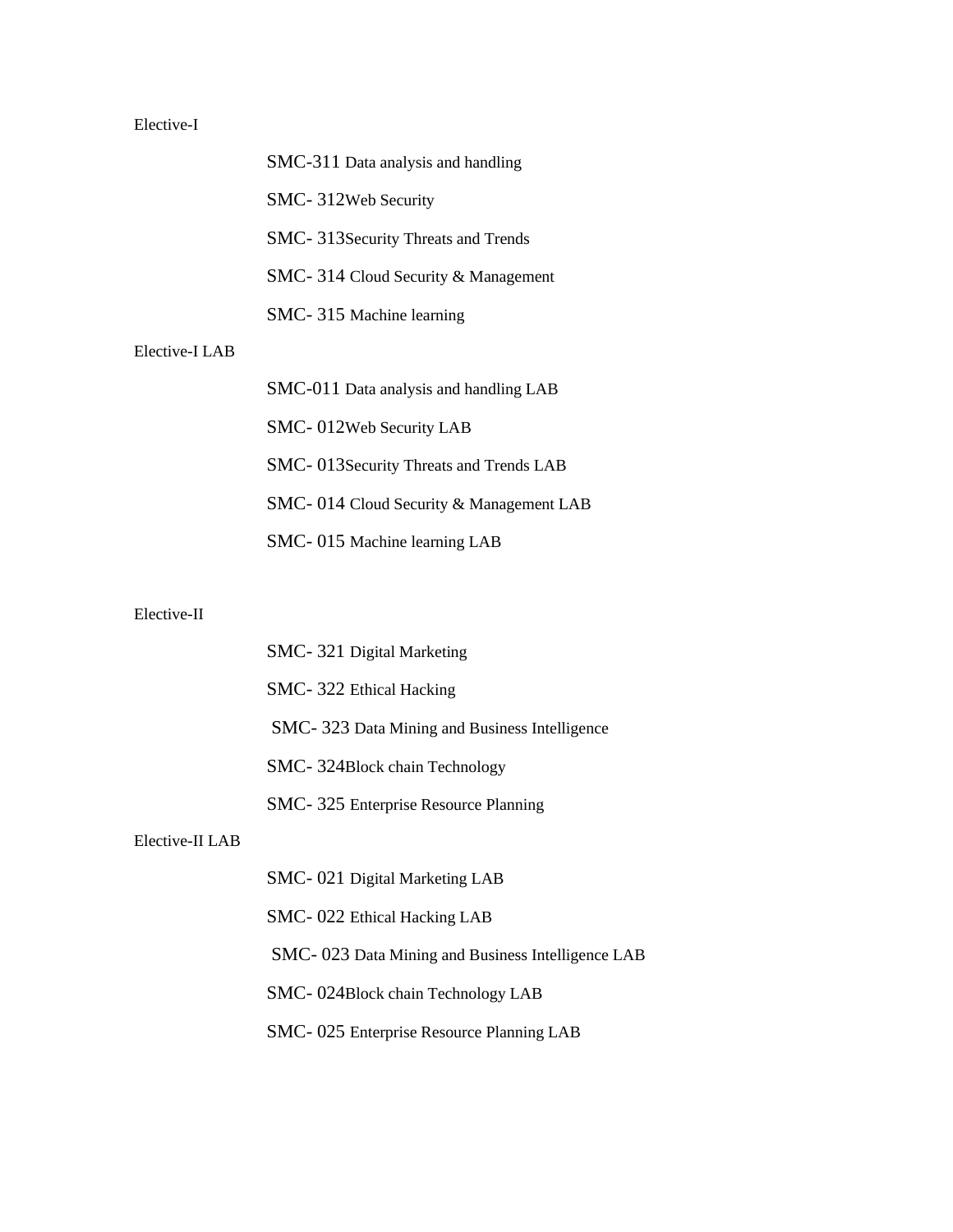Subject: Android App Development **Course Code** SMC – 301

#### **COURSE OVERVIEW:**

This course is concerned with the development of applications on mobile and wireless computing platforms. Android will be used as a basis for teaching programming techniques and design patterns related to the development of standalone applications and mobile portals to enterprise and m- commerce systems. Emphasis is placed on the processes, tools and frameworks required to develop applications for current and emerging mobile computing devices. Students will work at all stages of the software development life-cycle from inception through to implementation and testing. In doing so, students will be required to consider the impact of user characteristics, device capabilities, networking infrastructure and deployment environment, in order to develop software capable of meeting the requirements of stakeholders.

#### **COURSE OBJECTIVES:**

- 1. To facilitate students to understand android SDK
- 2. To help students to gain a basic understanding of Android application development
- 3. To inculcate working knowledge of Android Studio development tool

#### **COURSE OUTCOMES:**

At the end of this course, students will be able to:

- 1. Identify various concepts of mobile programming that make it unique from programming forother platforms,
- 2. Critique mobile applications on their design pros and cons,
- 3. Utilize rapid prototyping techniques to design and develop sophisticated mobile interfaces,
- 4. Program mobile applications for the Android operating system that use basic and advancedphone features, and
- 5. Deploy applications to the Android marketplace for distribution.

#### **SYLLABUS**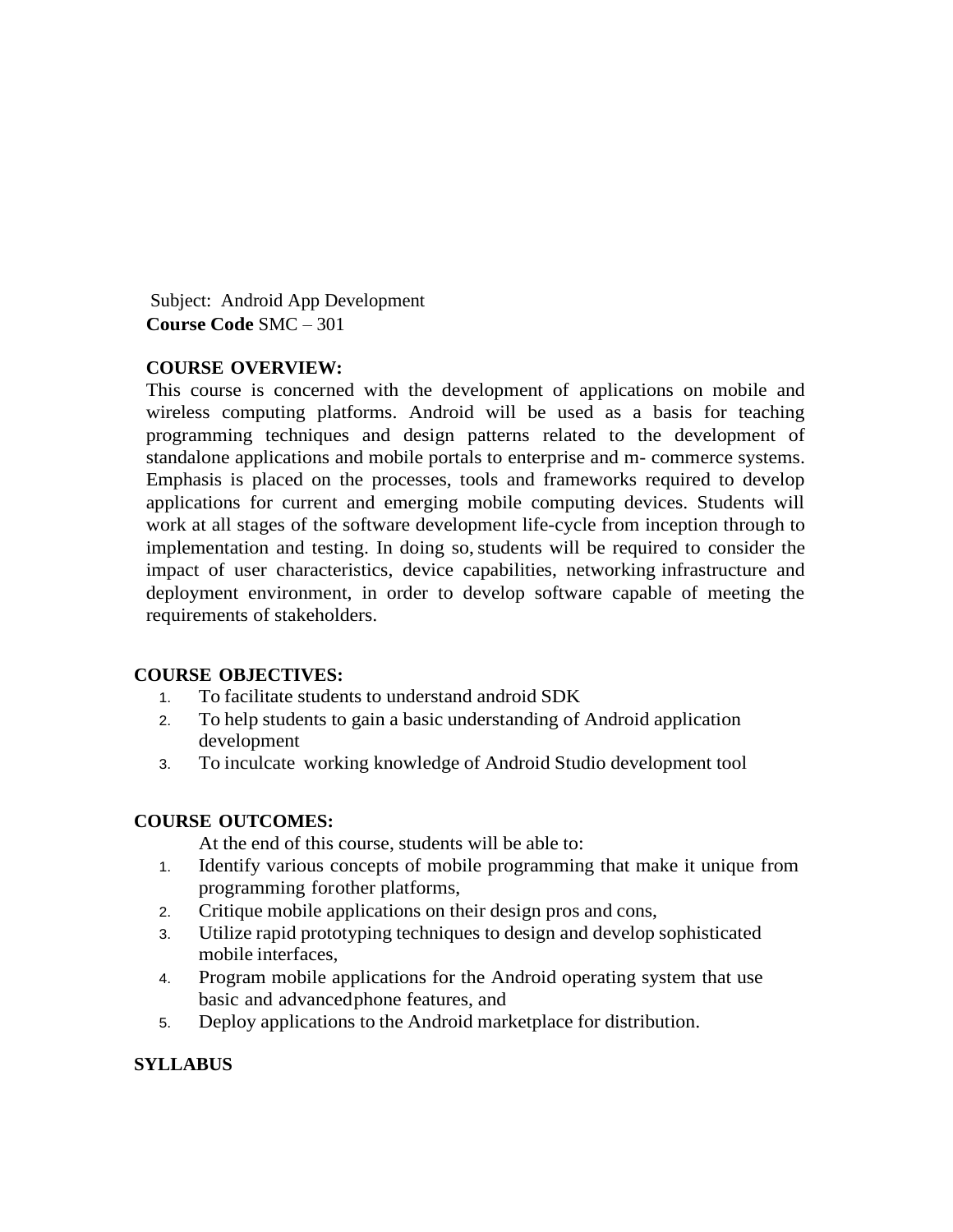#### **UNIT - I**

Introduction to Android: The Android Platform, Android SDK, Eclipse Installation, Android Installation, Building you First Android application, Understanding Anatomy of Android Application, Android Manifest file.

### **UNIT - II**

Android Application Design Essentials: Anatomy of an Android applications, Android terminologies, Application Context, Activities, Services, Intents, Receiving and Broadcasting Intents, Android Manifest File and its common settings, Using Intent Filter, Permissions.

## **UNIT - III**

Android User Interface Design Essentials: User Interface Screen elements, Designing User Interfaceswith Layouts, Drawing and Working with Animation.

## **UNIT - IV**

Testing Android applications, Publishing Android application, Using Android preferences, Managing Application resources in a hierarchy, working with different types of resources.

## **UNIT - V**

Using Common Android APIs: Using Android Data and Storage APIs, Managing data using Sqlite, Sharing Data between Applications with Content Providers, Using Android Networking APIs, Using Android Web APIs, Using Android Telephony APIs, Deploying Android Application to the World.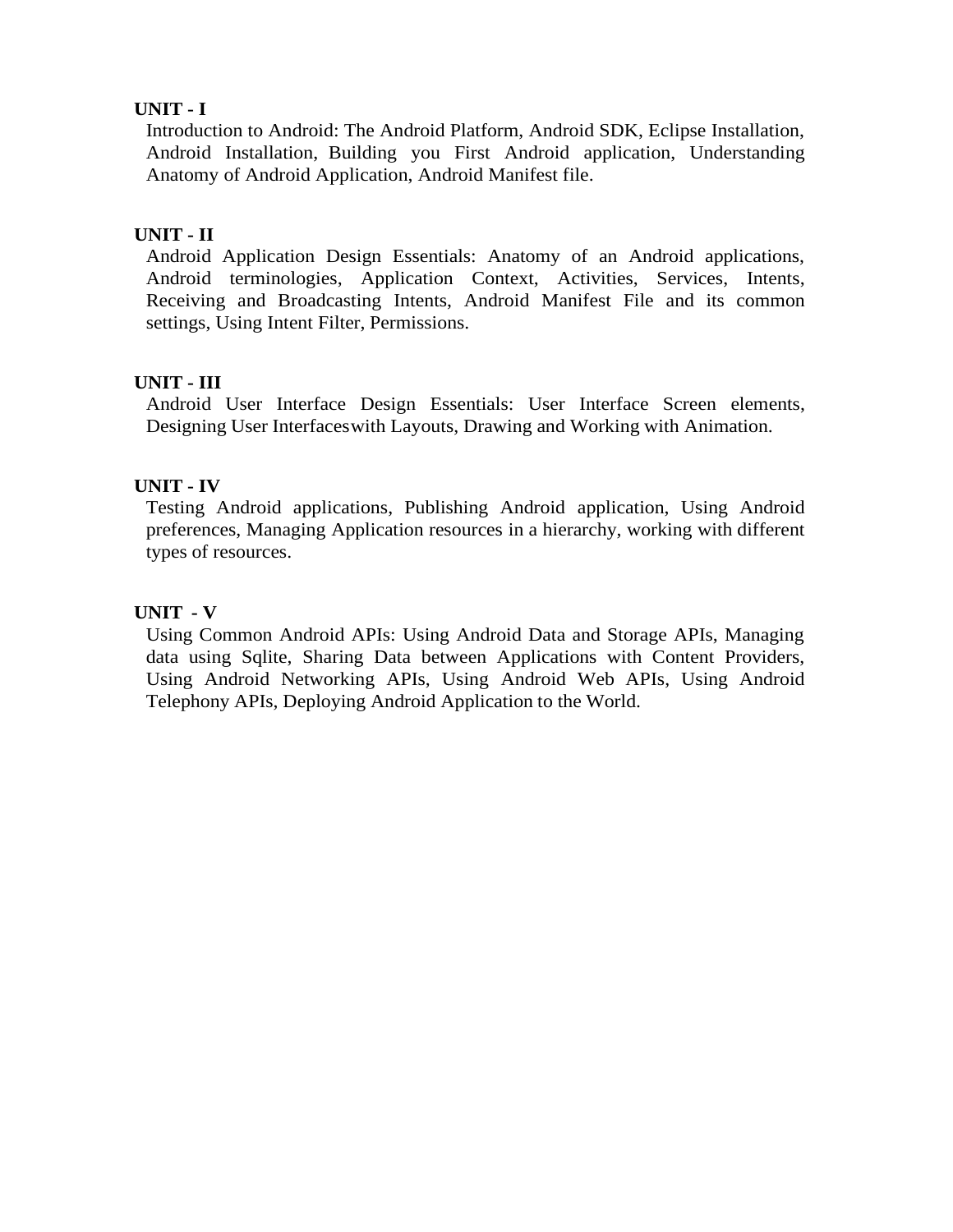#### **TEXT BOOKS:**

1. T1. Lauren Darcey and Shane Conder, "Android Wireless Application Development", Pearson Education, 2nd ed. (2011)

#### **REFERENCE BOOKS:**

- 1. R1. Reto Meier, "Professional Android 2 Application Development", Wiley India Pvt Ltd
- 2. R2. Mark L Murphy, "Beginning Android", Wiley India Pvt Ltd
- 3. R3. Android Application Development All in one for Dummies by Barry Burd, Edition: I

| <b>Name of The Course</b> | <b>ARTIFICIAL INTELLIGENCE</b> |  |  |
|---------------------------|--------------------------------|--|--|
| <b>Course Code</b>        | <b>SMC -302</b>                |  |  |
| <b>Prerequisite</b>       | None                           |  |  |
| <b>Corequisite</b>        |                                |  |  |
| Antirequisite             |                                |  |  |
|                           |                                |  |  |
|                           |                                |  |  |

#### **Course Objectives:**

#### **The objective of this course is to learn:**

- 1. To provide a strong foundation of fundamental concepts in Artificial Intelligence
- 2. To provide a basic exposition to the goals and methods of Artificial Intelligence
- 3. To enable the student to apply these techniques in applications which involve perception, reasoning and learning.
- 4. Distinguish between a conventional system and an intelligent system.
- 5. Artificial Intelligent techniques in solving problems of a particular domain

### **Course Outcomes**

| $\overline{\text{CO1}}$ | Understand different types of AI agents and knows various AI search algorithms                        |
|-------------------------|-------------------------------------------------------------------------------------------------------|
| CO <sub>2</sub>         | Understand the fundamentals of knowledge representation (logic-based, frame-based, semantic nets),    |
|                         | inference and theorem proving.                                                                        |
| $\overline{CO3}$        | Know how to build simple knowledge-based systems                                                      |
| CO <sub>4</sub>         | Demonstrate working knowledge of reasoning in the presence of incomplete and/or uncertain information |
| CO <sub>5</sub>         | Ability to apply knowledge representation, reasoning, and machine learning techniques to real-world   |
|                         | problems                                                                                              |

#### **Text Book (s)**

1. Stuart Russell, Peter Norvig, "Artificial Intelligence - A Modern Approach", 2<sup>nd</sup> Edition, Pearson Education / Prentice Hall of India, 2004.

#### **Reference Book (s)**

1.Elaine Rich and Kevin Knight, "Artificial Intelligence", 2nd Edition, Tata McGraw- Hill, 2003

#### **Unit-1 Introduction 8 hours**

Various definitions of AI, Introduction to AI applications and AI techniques, Production systems, control strategies, reasoning - forward & backward chaining

Intelligent agents – agents and environments - good behavior – the nature of Environments –structure of agents -Problem Solving - problem solving agents – example problems – searching for solutions – uniformed search strategies – avoiding repeated states – searching with partial information.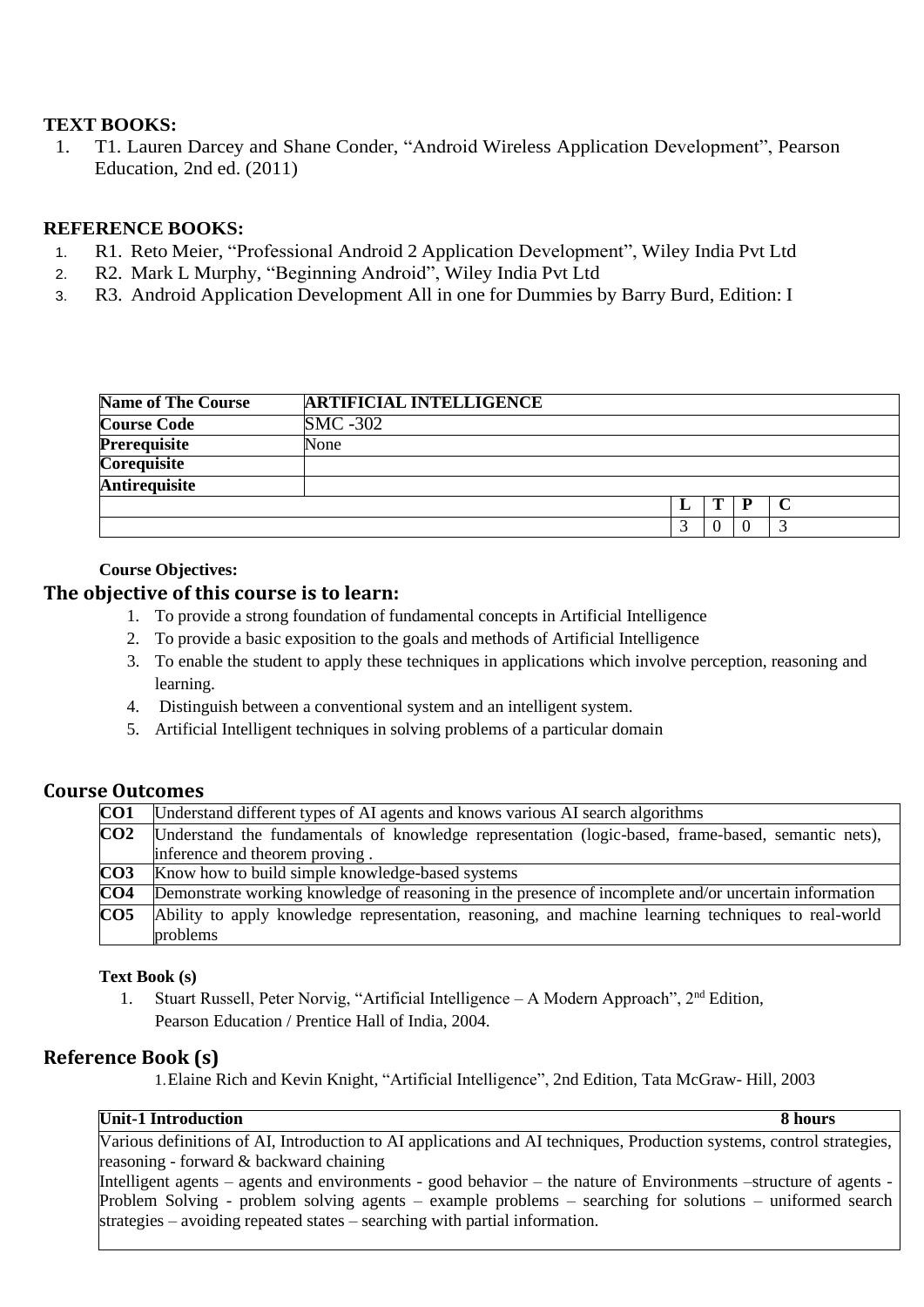#### **Unit-2 Searching Techniques 8 hours**

Informed search and exploration – Informed search strategies – heuristic function – local search algorithms and optimistic problems – local search in continuous spaces – online search agents and unknown environments - Constraint satisfaction problems (CSP) – Backtracking search and Local search for CSP – Structure of problems - Adversarial Search – Games – Optimal decisions in games – Alpha – Beta Pruning – imperfect real-time decision – games that include an element of chance.

#### **Unit-3 Knowledge Representation 8 hours**

First order logic – representation revisited – Syntax and semantics for first order logic – Using first order logic – Knowledge engineering in first order logic - Inference in First order logic –prepositional versus first order logic – unification and lifting – forward chaining – backward chaining - Resolution - Knowledge representation – Ontological Engineering - Categories and objects – Actions - Simulation and events - Mental events and mental objects **Unit-4 Learning 8 hours**

Learning from observations - forms of learning - Inductive learning - Learning decision trees -Ensemble learning - Knowledge in learning – Logical formulation of learning – Explanation based learning – Learning using relevant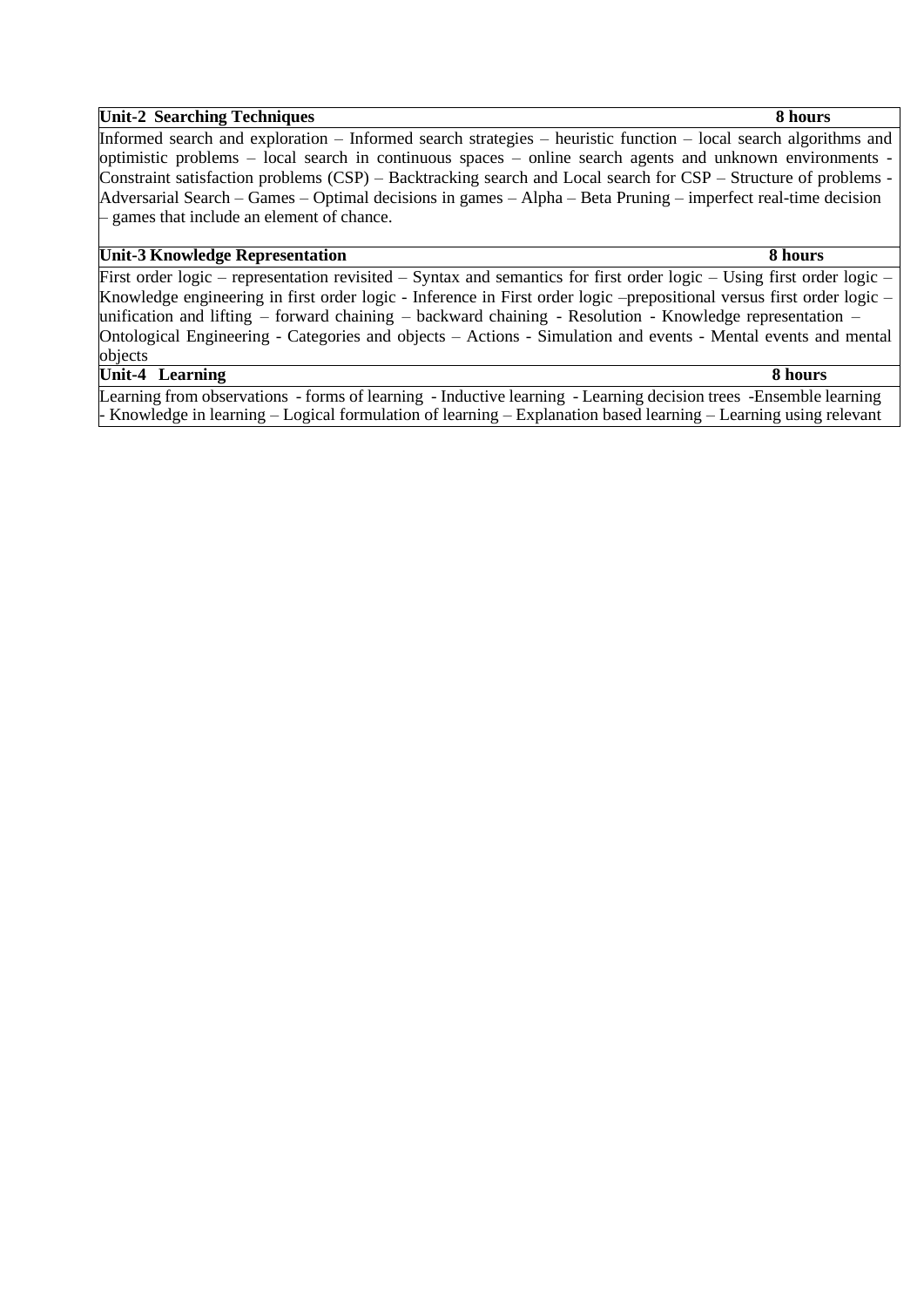information – Inductive logic programming - Statistical learning methods - Learning with complete data – Learning with hidden variable - EM algorithm - Instance

based learning - Neural networks - Reinforcement learning – Passive reinforcement learning

| <b>Unit-5 Uncertainty</b>                                                                                                  | 8 hours |
|----------------------------------------------------------------------------------------------------------------------------|---------|
| Different types of uncertainty - degree of belief and degree of truth, various probability constructs - prior probability, |         |
| conditional probability, probability axioms, probability distributions, and joint probability distributions, Bayes' rule,  |         |
| other approaches to modeling uncertainty such as Dempster-Shafer theory and fuzzy sets/logic                               |         |

| Name of The Course | Design & Analysis of Algorithm |   |   |  |
|--------------------|--------------------------------|---|---|--|
| <b>Course Code</b> | <b>SMC</b> -303                |   |   |  |
| Prerequisite       | None                           |   |   |  |
| <b>Corequisite</b> |                                |   |   |  |
| Antirequisite      |                                |   |   |  |
|                    |                                |   | P |  |
|                    |                                | 2 |   |  |

# **Type of course: NA**

**Prerequisite:** Programming (C or C++)**,** Data and file structure

Rationale: Obtaining efficient algorithms is very important in modern computer engineering as the world wants applications to be time and space and energy efficient. This course enables to understand and analyze efficient algorithms for various applications.

#### **Content:**

| Sr | Course content                                                               | <b>Total Hrs</b>         |
|----|------------------------------------------------------------------------------|--------------------------|
| No |                                                                              |                          |
| 1  | <b>Basics of Algorithms and Mathematics:</b>                                 | 02                       |
|    | What is an algorithm?, Mathematics for Algorithmic Sets, Functions and       |                          |
|    | Relations, Vectors and Matrices, Linear Inequalities and Linear Equations.   |                          |
| 2  | <b>Analysis of Algorithm:</b>                                                | 08                       |
|    | The efficient algorithm, Average, Best and worst case analysis, Amortized    |                          |
|    | analysis, Asymptotic Notations, Analyzing control statement, Loop            |                          |
|    | invariant and the correctness of the algorithm, Sorting Algorithms and       |                          |
|    | analysis: Bubble sort, Selection sort, Insertion sort, Shell sort Heap sort, |                          |
|    | Sorting in linear time : Bucket sort, Radix sort and Counting sort           |                          |
| ß  | <b>Divide and Conquer Algorithm:</b>                                         | 06                       |
|    | Introduction, Recurrence and different methods to solve recurrence,          |                          |
|    | Multiplying large Integers Problem, Problem Solving using divide and         |                          |
|    | conquer algorithm - Binary Search, Max-Min problem, Sorting (Merge           |                          |
|    | Sort, Quick Sort), Matrix Multiplication, Exponential.                       |                          |
| 4  | <b>Dynamic Programming:</b>                                                  | $\overline{\textbf{05}}$ |
|    | Introduction, The Principle of Optimality, Problem Solving using Dynamic     |                          |
|    | Programming – Calculating the Binomial Coefficient, Making Change            |                          |
|    | Problem, Assembly Line-Scheduling, Knapsack problem, All                     |                          |
|    | Points Shortest path, Matrix chain multiplication, Longest Common            |                          |
|    | Subsequence.                                                                 |                          |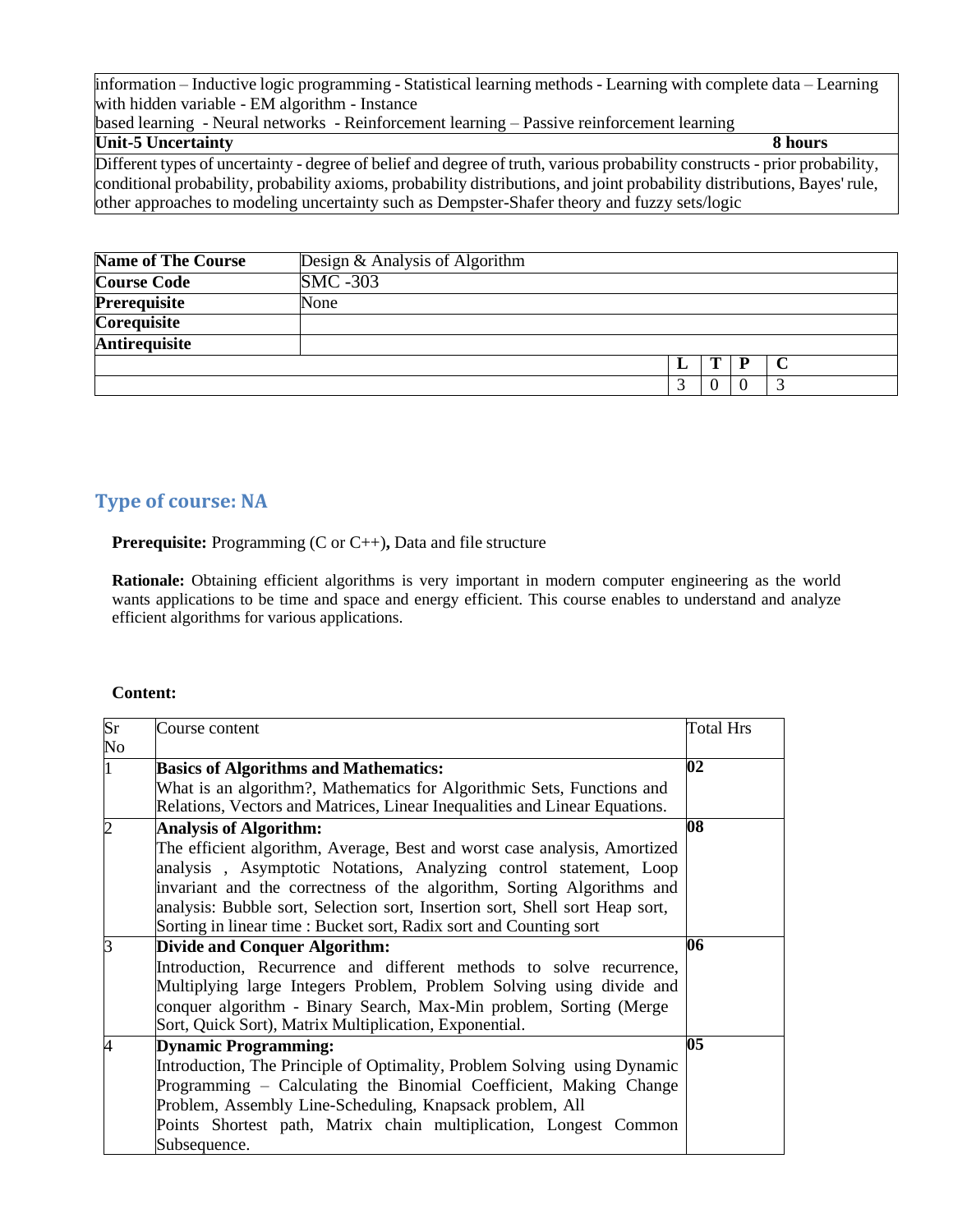| <b>Greedy Algorithm</b>                                             |  |  |  |  |
|---------------------------------------------------------------------|--|--|--|--|
| General Characteristics of greedy algorithms, Problem solving using |  |  |  |  |

| <b>Exploring Graphs:</b>                                                | 04 |
|-------------------------------------------------------------------------|----|
| An introduction using graphs and games, Undirected Graph, Directed      |    |
| Graph, Traversing Graphs, Depth First Search, Breath First Search,      |    |
| Topological sort, Connected components,                                 |    |
| <b>Backtracking and Branch and Bound:</b>                               | 03 |
| Introduction, The Eight queens problem, Knapsack problem, Travelling    |    |
| Salesman problem, Minimax principle                                     |    |
| <b>String Matching:</b>                                                 | 03 |
| Introduction, The naive string matching algorithm, The Rabin-Karp       |    |
| algorithm, String Matching with finite automata, The Knuth-Morris-Pratt |    |
| algorithm.                                                              |    |
| <b>Introduction to NP-Completeness:</b>                                 | 05 |
| The class P and NP, Polynomial reduction, NP- Completeness Problem,     |    |
| NP-Hard Problems. Travelling Salesman problem, Hamiltonian problem,     |    |
| Approximation algorithms                                                |    |

### **Reference Books:**

- 1. Introduction to Algorithms, Thomas H. Cormen, Charles E. Leiserson, Ronald L. Rivest and Clifford Stein, PHI.
- 2. Fundamental of Algorithms by Gills Brassard, Paul Bratley, PHI.
- 3. Introduction to Design and Analysis of Algorithms, Anany Levitin, Pearson.
- 4. Foundations of Algorithms, Shailesh R Sathe, Penram
- 5. Design and Analysis of Algorithms, Dave and Dave, Pearson.

#### **Course Outcome:**

After learning the course the students should be able to:

- 1. Analyze the asymptotic performance of algorithms.
- 2. Derive and solve recurrences describing the performance of divide-and-conquer algorithms.
- 3. Find optimal solution by applying various methods.
- 4. Apply pattern matching algorithms to find particular pattern.
- 5. Differentiate polynomial and nonpolynomial problems.

|      | <b>MACHINE LEARNING</b><br><b>SMC -315</b>                                                                                                                                                                                                                                |                            |
|------|---------------------------------------------------------------------------------------------------------------------------------------------------------------------------------------------------------------------------------------------------------------------------|----------------------------|
|      | <b>DETAILED SYLLABUS</b>                                                                                                                                                                                                                                                  | $3 - 0 - 0$                |
| Unit | <b>Topic</b>                                                                                                                                                                                                                                                              | <b>Proposed</b><br>Lecture |
|      | INTRODUCTION – Well defined learning problems, Designing a Learning System, Issues in Machine Learning; THE CONCEPT LEARNING TASK - General-to-specific ordering of<br>hypotheses, Find-S, List then eliminate algorithm, Candidate elimination algorithm, Inductive bias | 08                         |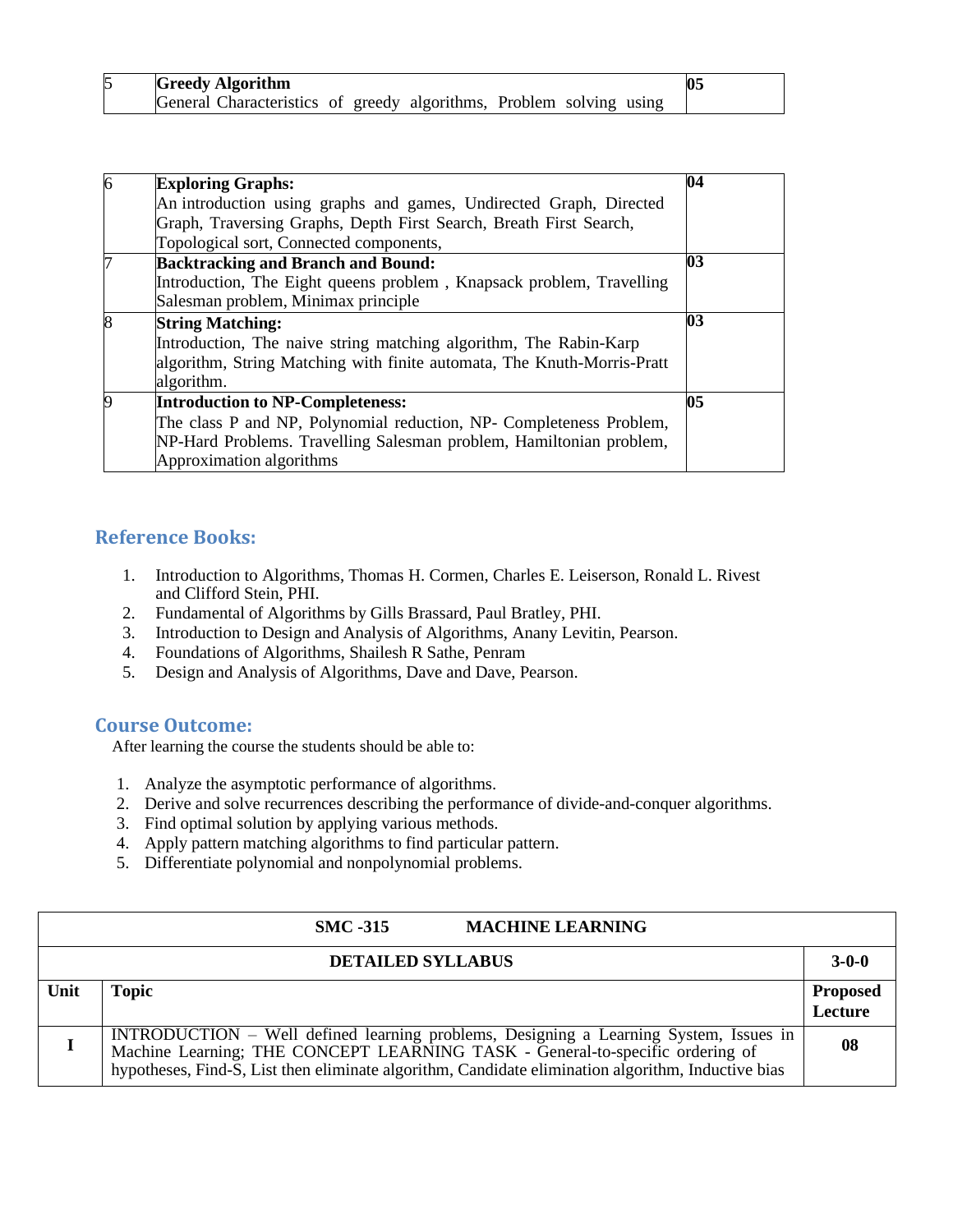| $\mathbf{I}$       | DECISION TREE LEARNING - Decision tree learning algorithm-Inductive bias- Issues in<br>Decision tree learning;                                                                                                                                                                                 | 08 |
|--------------------|------------------------------------------------------------------------------------------------------------------------------------------------------------------------------------------------------------------------------------------------------------------------------------------------|----|
|                    | ARTIFICIAL NEURAL NETWORKS – Perceptrons, Gradient descent and the Delta rule, Adaline,                                                                                                                                                                                                        |    |
|                    | Multilayer networks, Derivation of backpropagation rule Backpropagation AlgorithmConvergence,                                                                                                                                                                                                  |    |
|                    | Generalization;                                                                                                                                                                                                                                                                                |    |
| Ш                  | Evaluating Hypotheses: Estimating Hypotheses Accuracy, Basics of sampling Theory, Comparing<br>Learning Algorithms;                                                                                                                                                                            | 08 |
|                    | <b>Bayesian Learning:</b> Bayes theorem, Concept learning, Bayes Optimal Classifier, Naïve Bayes<br>classifier, Bayesian belief networks, EM algorithm;                                                                                                                                        |    |
| IV                 | <b>Computational Learning Theory:</b> Sample Complexity for Finite Hypothesis spaces, Sample<br>Complexity for Infinite Hypothesis spaces, The Mistake Bound Model of Learning;<br>INSTANCE-BASED LEARNING - k-Nearest Neighbour Learning, Locally Weighted Regression,                        | 08 |
|                    | Radial basis function networks, Case-based learning                                                                                                                                                                                                                                            |    |
| V                  | Genetic Algorithms: an illustrative example, Hypothesis space search, Genetic Programming,<br>Models of Evolution and Learning; Learning first order rules-sequential covering algorithms-<br>General to specific beam search-FOIL; REINFORCEMENT LEARNING - The Learning Task, Q<br>Learning. | 08 |
| <b>Text books:</b> |                                                                                                                                                                                                                                                                                                |    |
|                    | Tom M. Mitchell, —Machine Learning, McGraw-Hill Education (India) Private Limited, 2013.                                                                                                                                                                                                       |    |
|                    | Ethem Alpaydin, —Introduction to Machine Learning (Adaptive Computation and<br>2.                                                                                                                                                                                                              |    |
|                    | Machine Learning), The MIT Press 2004.                                                                                                                                                                                                                                                         |    |
|                    | Stephen Marsland, —Machine Learning: An Algorithmic Perspective, CRC Press, 2009.<br>$\mathbf{r}$ ונת יותו נותו של המינה מינו                                                                                                                                                                  |    |

4. Bishop, C., Pattern Recognition and Machine Learning. Berlin: Springer-Verlag.

| <b>Name of The Course</b> | SMC-323 Data Mining and Business Intelligence |              |   |  |
|---------------------------|-----------------------------------------------|--------------|---|--|
| <b>Course Code</b>        | $SMC - 323$                                   |              |   |  |
| <b>Prerequisite</b>       | None                                          |              |   |  |
| <b>Corequisite</b>        |                                               |              |   |  |
| <b>Antirequisite</b>      |                                               |              |   |  |
|                           |                                               | $\mathbf{T}$ | P |  |
|                           |                                               | $\Omega$     |   |  |

## **Content:**

| <b>Overview and concepts Data Warehousing and Business Intelligence</b>                                                                                                                                                                                                                                                                                                                                                                    | 05 Hours |  |
|--------------------------------------------------------------------------------------------------------------------------------------------------------------------------------------------------------------------------------------------------------------------------------------------------------------------------------------------------------------------------------------------------------------------------------------------|----------|--|
| Why reporting and Analysing data, Raw data to valuable information-Lifecycle<br>of Data - What is Business Intelligence - BI and DW in today's perspective -<br>What is data warehousing - The building Blocks: Defining Features - Data<br>warehouses and data 1 marts - Overview of the components - Metadata in the<br>data warehouse - Need for data warehousing - Basic elements of data<br>warehousing - trends in data warehousing. |          |  |
| The Architecture of BI and DW                                                                                                                                                                                                                                                                                                                                                                                                              | 07 Hours |  |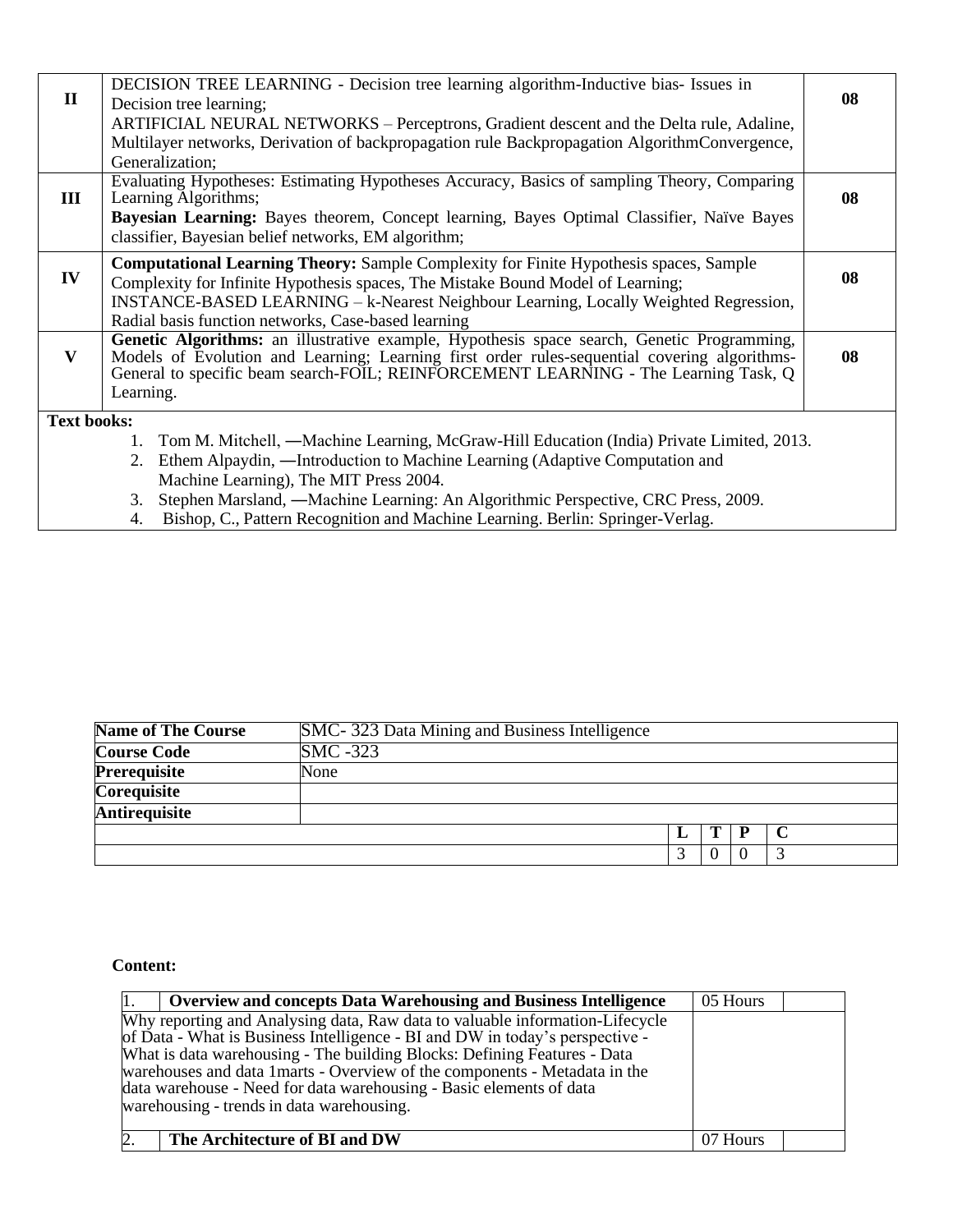| BI and DW architectures and its types - Relation between BI and DW - OLAP       |          |
|---------------------------------------------------------------------------------|----------|
| (Online analytical processing) definitions - Difference between OLAP and        |          |
| OLTP - Dimensional analysis - What are cubes? Drill-down and roll-up - slice    |          |
| and dice or rotation - OLAP models - ROLAP versus MOLAP - defining              |          |
| schemas: Stars, snowflakes and fact constellations                              |          |
| Introduction to data mining (DM)<br>3.                                          | 04 Hours |
| Motivation for Data Mining - Data Mining-Definition and Functionalities –       |          |
| Classification of DM Systems - DM task primitives - Integration of a Data       |          |
| Mining system with a Database or a Data Warehouse - Issues in DM – KDD          |          |
| Process                                                                         |          |
| <b>Data Pre-processing</b>                                                      | 07 Hours |
| Why to pre-process data? - Data cleaning: Missing Values, Noisy Data - Data     |          |
| Integration and transformation - Data Reduction: Data cube aggregation,         |          |
| Dimensionality reduction - Data Compression - Numerosity Reduction - Data       |          |
| Mining Primitives - Languages and System Architectures: Task relevant data -    |          |
| Kind of Knowledge to be mined - Discretization and Concept Hierarchy.           |          |
| <b>Concept Description and Association Rule Mining</b><br>5.                    | 07 Hours |
| What is concept description? - Data Generalization and summarization-based      |          |
| characterization - Attribute relevance - class comparisons Association Rule     |          |
| Mining: Market basket analysis - basic concepts - Finding frequent item sets:   |          |
| Apriori algorithm - generating rules - Improved Apriori algorithm - Incremental |          |